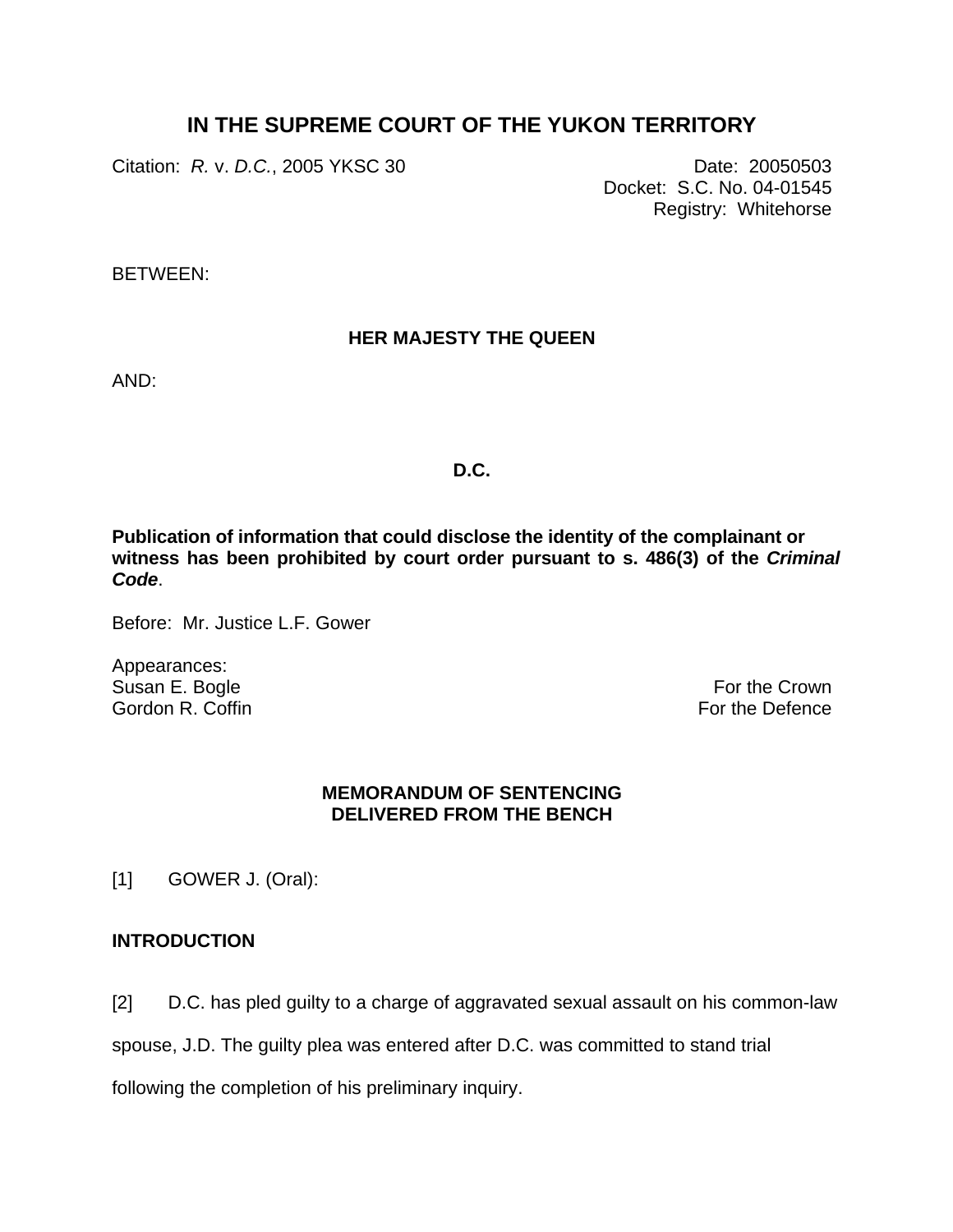[3] The maximum punishment for this offence under s. 273(2)(b) of the *Criminal Code* is life imprisonment. D.C. has been in custody since his arrest on October 22, 2004, being the date of the offence. Thus, as of the date of the sentencing hearing on April 29, 2005, D.C. has spent a little over six months in pre-sentence custody.

[4] Crown counsel seeks a term of imprisonment of 30 to 36 months, which, after credit for pre-sentence custody, would result in a prison term of 18 to 24 months to be followed by a lengthy period of probation.

[5] Defence counsel seeks a conditional sentence in the range of 18 months plus probation.

[6] The Crown is opposed to a conditional sentence on the basis that D.C. is a danger to the community and is likely to re-offend.

# **FACTS**

[7] An agreed statement of facts was filed by counsel. The essential facts are as follows: In October 2004, D.C. and J.D. had been in a common-law relationship for approximately four years. On October 21<sup>st</sup>, D.C. and J.D. spent the afternoon in downtown Whitehorse drinking. They were with J.D.'s sister and her boyfriend. They all returned to the residence of D.C. and J.D. in the Kwanlin Dun First Nation Village area of Whitehorse.

[8] J.D.'s sister and her boyfriend left the residence at approximately ten o'clock. D.C. and J.D. decided to go to their bedroom to sleep and ended up watching a movie in their bedroom while lying on the bed. They were not wearing any clothing at that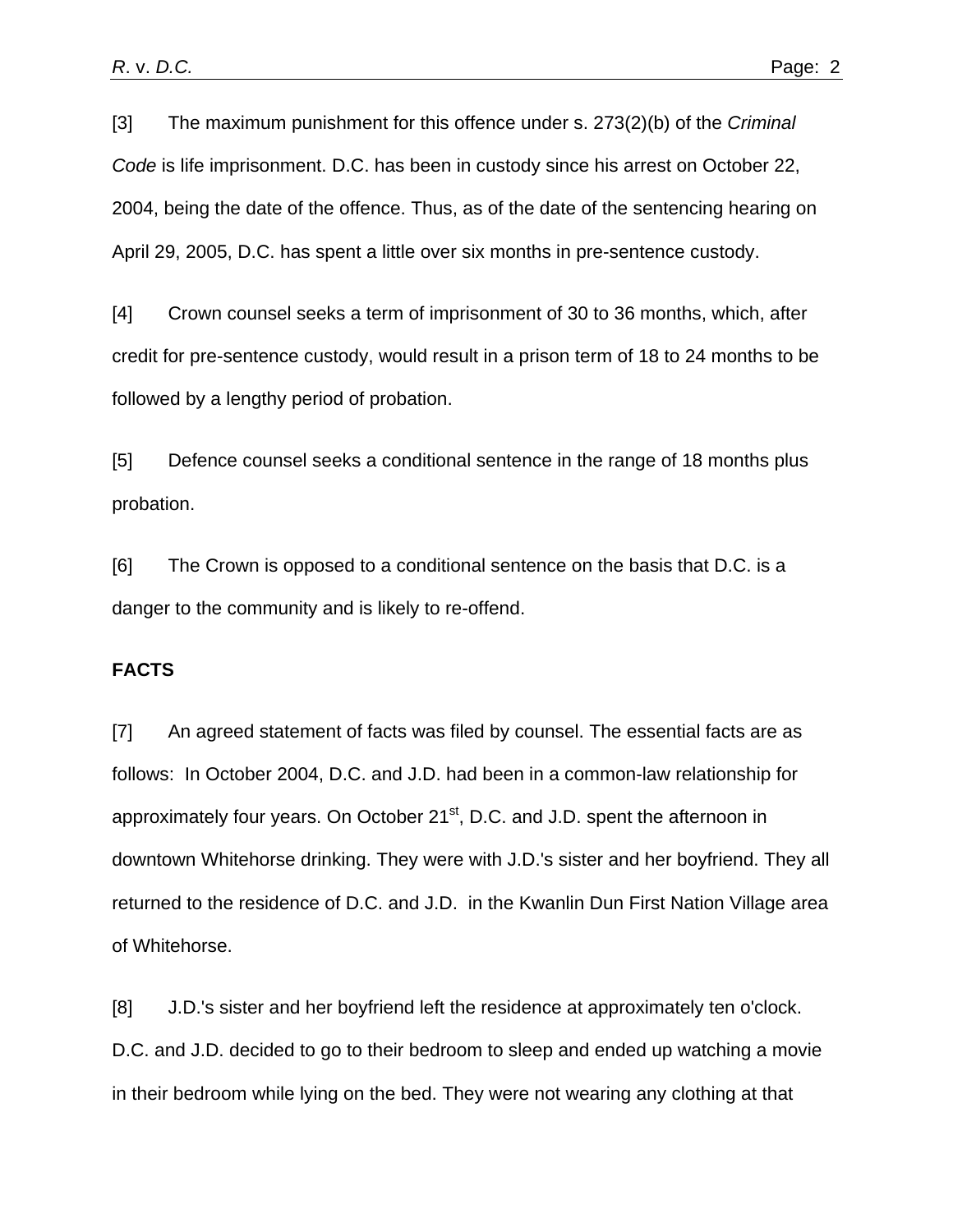point. While lying on the bed, D.C. became angry with J.D. and accused her of cheating on him, as she had been away from the house for a number of days prior.

[9] D.C. and J.D. began to wrestle on the bed and he pinched and bit her breasts. He also bit into her arm. He then stuck his fingers up J.D.'s vagina. She struggled to get away and they both ended up on the floor. D.C. continued to keep his finger in her vagina and her vagina began to bleed a great deal. She was able to get away and run down the hall to the bathroom where she screamed to D.C. to bring her some panties. He threw her a pair of his underwear and she put them on with a sanitary pad to catch the blood.

[10] J.D. then went back to the bedroom to put on some more clothes so that she could leave the residence. D.C. threw her down on the floor and started to choke her from behind with two hands. She told him, "Why are you doing this? Don't you know that I love you?" She struggled to get away, but he grabbed her again and continued to choke her to the point where she could hardly breathe and was starting to black out. She took a bite out of D.C.'s arm and he let go of her.

[11] At that point, a neighbour began to knock on the door. J.D. told her to call the police and she was able to escape the house and run across the street to her in-laws' residence. She was still bleeding profusely from her vagina. An ambulance took her to the hospital and the police were called to investigate.

[12] The following injuries were noted by a medical doctor: bruising on the right neck, bite marks over a large area of the neck, red marks and bruises on the central and left neck area, small bruises across the chest and very deep bruising and bite marks on the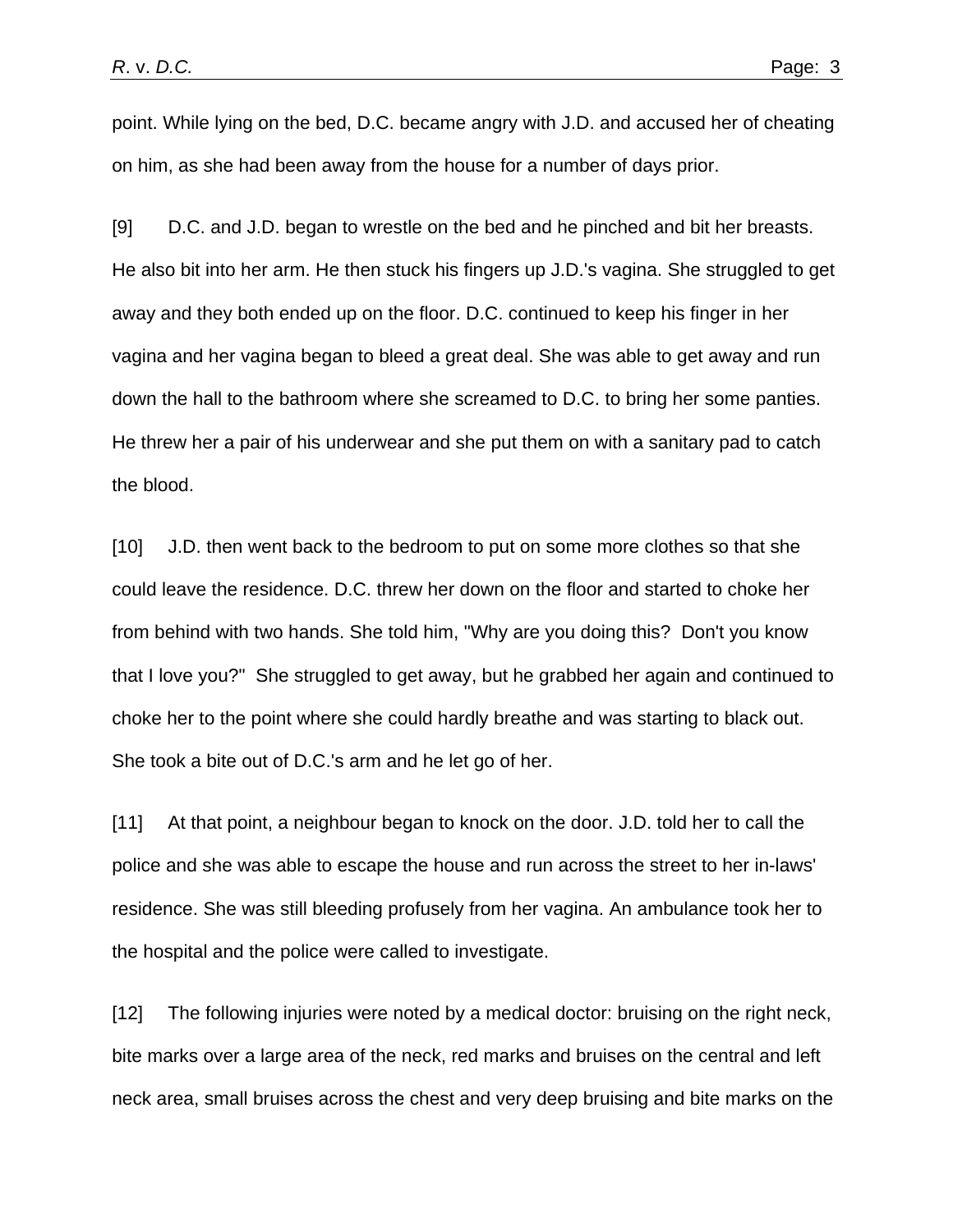entire right upper breast, bruising on the right hand and forearm, bruising and bite marks on the left upper arm, bruising and redness over both knees, bruising on the right upper back, and a small laceration on the left vaginal wall near the entrance of the vagina. J.D. did not require further hospitalization, but had difficulty walking and sitting down for five or six days after the incident.

[13] D.C. was arrested at approximately 2:51 a.m., and a breath sample taken from him at 3:30 a.m., which produced a reading of 157 milligrams of alcohol.

#### **CIRCUMSTANCES OF THE OFFENDER**

[14] A pre-sentence report and a psychological assessment were filed. Those indicate that the circumstances of the offender are as follows: He is 34 years old. He is the third oldest child of R.C. and R.B. and has five siblings. His mother consumed alcohol while pregnant with D.C., and he has been diagnosed with FASD or fetal alcohol spectrum disorder. However, his parents apparently ceased their alcohol use several years ago.

[15] D.C. described his upbringing in the Whitehorse area as a good one. He currently has a good relationship with his family and says that they are very supportive. He had been in a relationship with J.D. for approximately four years to the date of the offence. The couple have two daughters, aged three and two. The children were apparently apprehended by Family and Children's Services and are currently residing with D.C.'s parents. I am told that they will continue to do so until D.C. demonstrates an extended period of sobriety.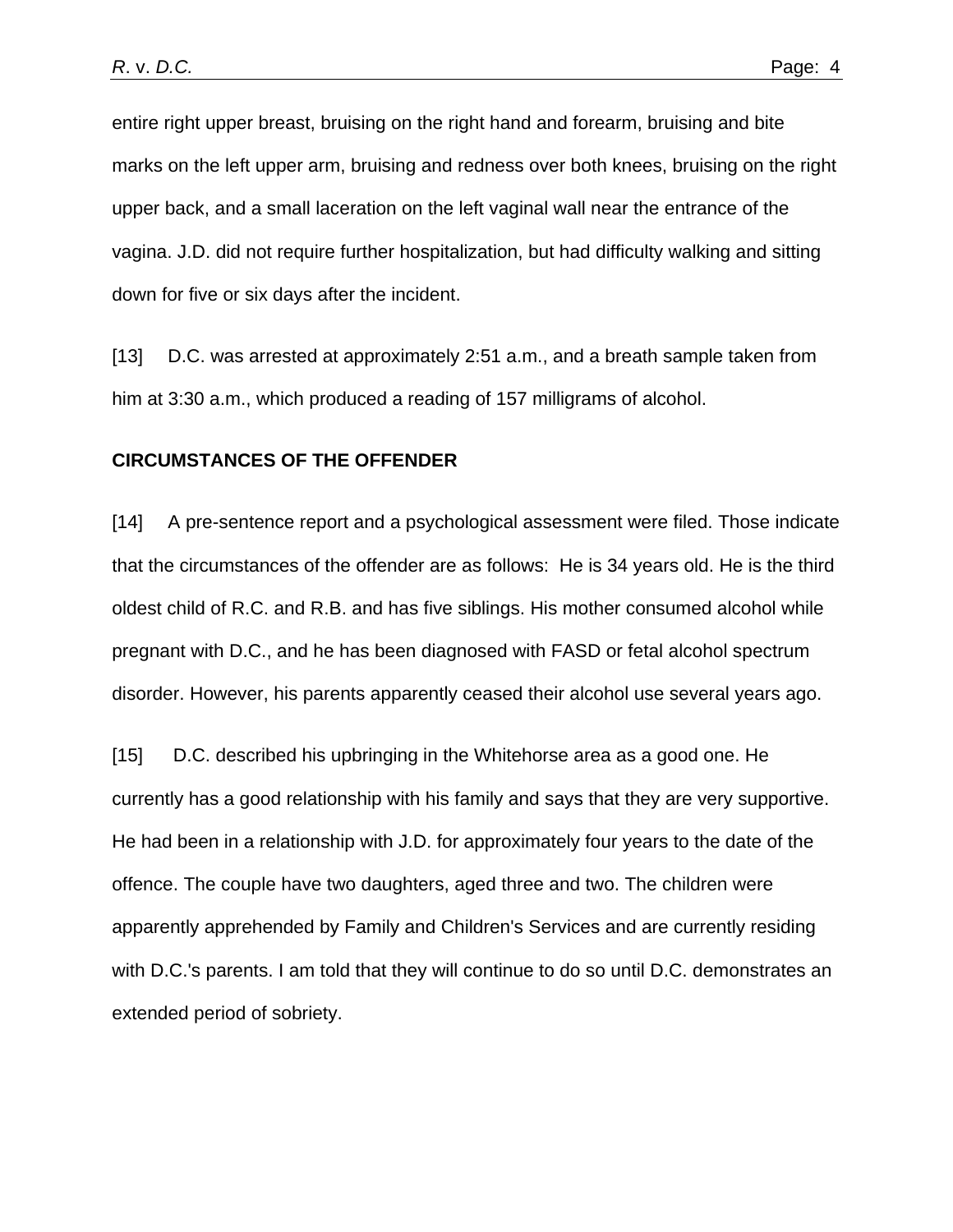[16] D.C. got as far as grade 8 or 9 in school. He has only worked sporadically in the past, including a period with the Challenge Employment Agency, which employs persons with disabilities or barriers that prevent them from participating in the mainstream job market.

[17] D.C. is an aboriginal person. He and J.D. live in a home across the street from his parents in the Kwanlin Dun First Nation Village area in Whitehorse. He has had an alcohol problem for a number of years and has also extensively used marijuana, to the point where he craves it regularly. He has been drinking since he was 17 or 18 and has been using marijuana since he was seven or eight.

[18] Based on D.C.'s disclosures, the consulting psychologist reported that, from D.C.'s perspective, his relationship with J.D. has "been problematic due to her infidelity," as well as due to his abusive behaviour and alcohol and drug abuse. D.C. claims to be willing to undertake drug and alcohol assessment, treatment and counselling.

[19] D.C. has a criminal record consisting of property offences from 1989, 1993, and 1994, as well as failures to appear in 1994 and 2002, a breach of recognizance in 2002, an assault in 2002 and a charge of uttering threats in 2002. Most recently, he was convicted of two counts of breach of probation in May of 2002.

[20] Crown counsel advises that the prior assault was upon J.D. in October 2001. The facts there again involved D.C. suspecting J.D. of cheating on him. He hit her with his hand and drew blood. Following his arrest, he was released on a recognizance with a condition to abstain from the possession or consumption of alcohol. He breached that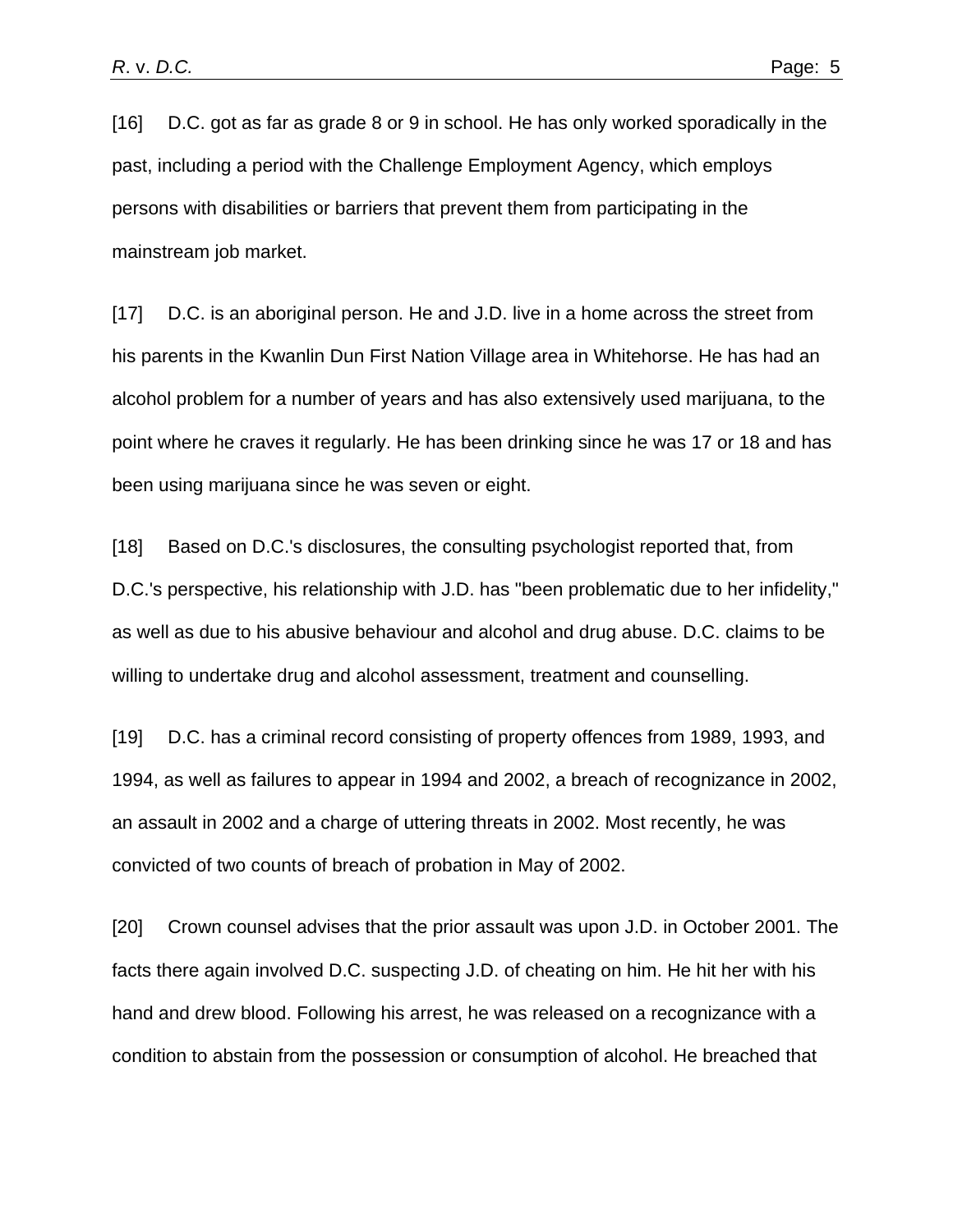condition by becoming intoxicated and threatening to kill J.D. with a knife. That incident was interrupted by an unknown male.

[21] According to the consulting psychologist, D.C. has demonstrated "a minimal amount of concern for the victim." In the pre-sentence report, he stated that his main goal is to get out of jail so that he can be with his children. There is no reference in either the pre-sentence report or the psychological assessment to D.C. being remorseful or accepting responsibility for the offence in any specific way. He told the psychologist, "I guess I did it, but I was blacked out from drinking too much. I guess I hurt her private parts, but I don't know how." D.C.'s claim to have been blacked out is suspect in view of the fact that his blood alcohol content shortly after the offence was only 157 milligrams, or less than two times the legal limit, and the fact that he remembered what he was doing before and after the assault.

[22] D.C. was assessed for future risk in three separate tests by the consulting psychologist. These tests probed the risk that D.C. would offend generally and specifically in a sexual manner. They also probed how likely he was to be violent towards his spouse and others. Overall these risk assessments indicate that D.C. is in the "moderate to high risk for spousal and/or sexual assault." It is also reported that his low level of intellectual functioning combined with the inherent impulsivity of individuals with FASD "increases this estimate to high." Risk factors identified include substance abuse, D.C.'s jealousy of his spouse and other relationship problems.

[23] D.C.'s mother recognizes that he will need support and guidance for the rest of his life due to his cognitive difficulties.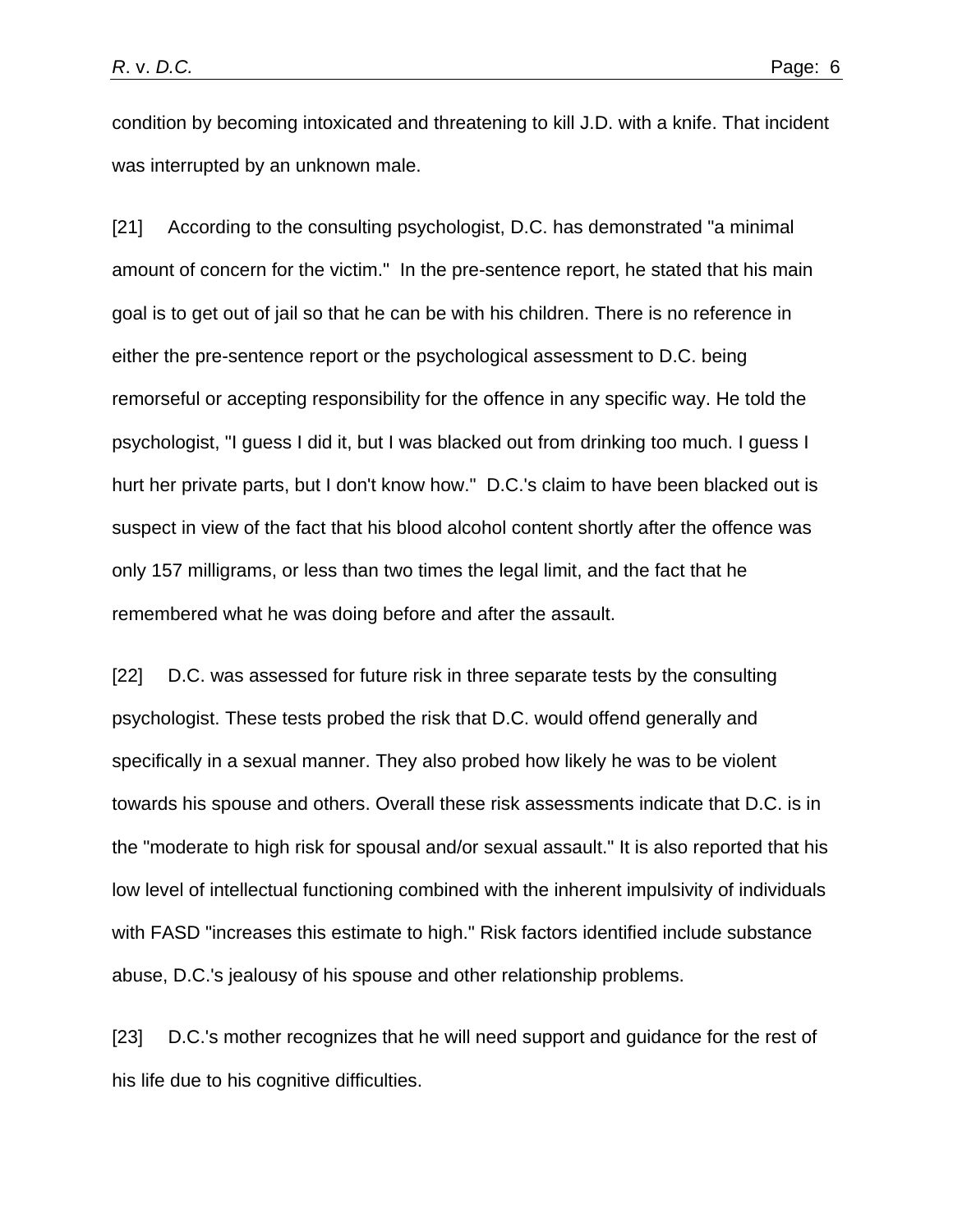## **THE AGGRAVATING CIRCUMSTANCES**

[24] The aggravating circumstances are as follows: This was an incident of severe spousal violence, which under s. 718.2(a)(ii) of the *Criminal Code,* is specifically noted as an aggravating circumstance which the Court must take into account. The violence was serious and prolonged, resulting in multiple physical injuries. It was interrupted and then continued by the offender. The victim almost blacked out. The offender did not stop the violence by himself, but only because J.D. managed to get away when a neighbour intervened. It involved an attack upon the sexual integrity of J.D. and left her with a vaginal injury and four to six days of discomfort.

[25] There is also an element of D.C. having abused his position of trust as a common-law husband. But for the fact that D.C. and J.D. were a common-law couple, he would not have been naked on the bed with her, which facilitated the opportunity to commit the offence. That also is specifically noted as an aggravating factor under s. 718.2(a)(iii) of the *Criminal Code*.

[26] The offender also has a prior and directly related criminal record.

## **THE MITIGATING FACTORS**

[27] The mitigating factors are the guilty plea, albeit after the preliminary inquiry, which is some indication of the offender's willingness to take responsibility for the offence. Also mitigating is D.C.'s willingness to take drug and alcohol treatment and counselling.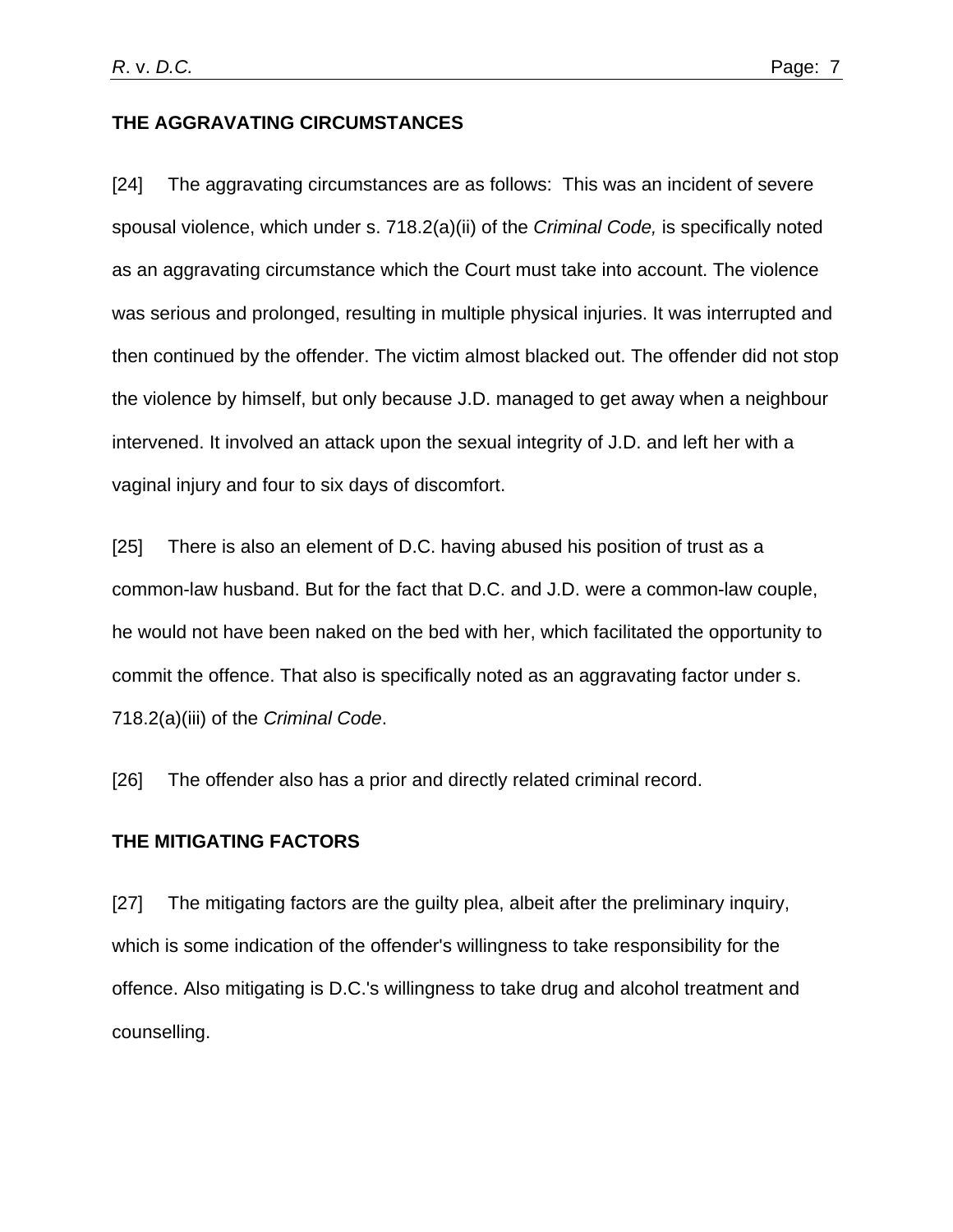[28] I view the offender's FASD diagnosis as a neutral factor for the most part. While

it helps to explain his impulsivity and cognitive defects, it is not an excuse for his

behaviour any more than his voluntary intoxication can be taken as an excuse. This is

not a case where D.C. claims to be not criminally responsibility by reason of mental

disorder.

[29] On the other hand, I note the recent decision of *R.* v*. D.J.M.*, 2005 YKTC 25,

where Ruddy T.C.J. at paragraph 11 quoted from the pre-sentence report in that case

about FASD:

 "However, research shows that the part of the brain most damaged in people with FAS is the prefrontal cortex which controls executive functions. Executive functions include inhibition, problem solving, sexual urges, planning, time perception, internal ordering, working memory, selfmonitoring, verbal self-regulation, regulation of emotion and motivation. The effects of alcohol exposure on behaviours related to executive functions result in socially inappropriate behaviour as if inebriated, inability to figure out solutions spontaneously, inability to control sexual impulses especially in social situations, inability to apply consequences from past actions, storing and/or retrieving information, and moody rollercoaster emotions. People with FAS need external assistance and constant reminders, frequent cues and consistent monitors. Without the external assistance, people with FAS cannot manage safely in the community."

[30] She went on to say, at paragraph 22, that she considered Mr. D.J.M.'s "severe

cognitive disabilities" a mitigating factor and noted that:

"… s. 718.1 requires that a sentence must be proportionate to the gravity of the offence and the degree of the responsibility of the offender. In my view, Mr. D.J.M.'s cognitive disabilities and their impact on the executive functions of his brain does affect the degree of his moral culpability and must be considered …"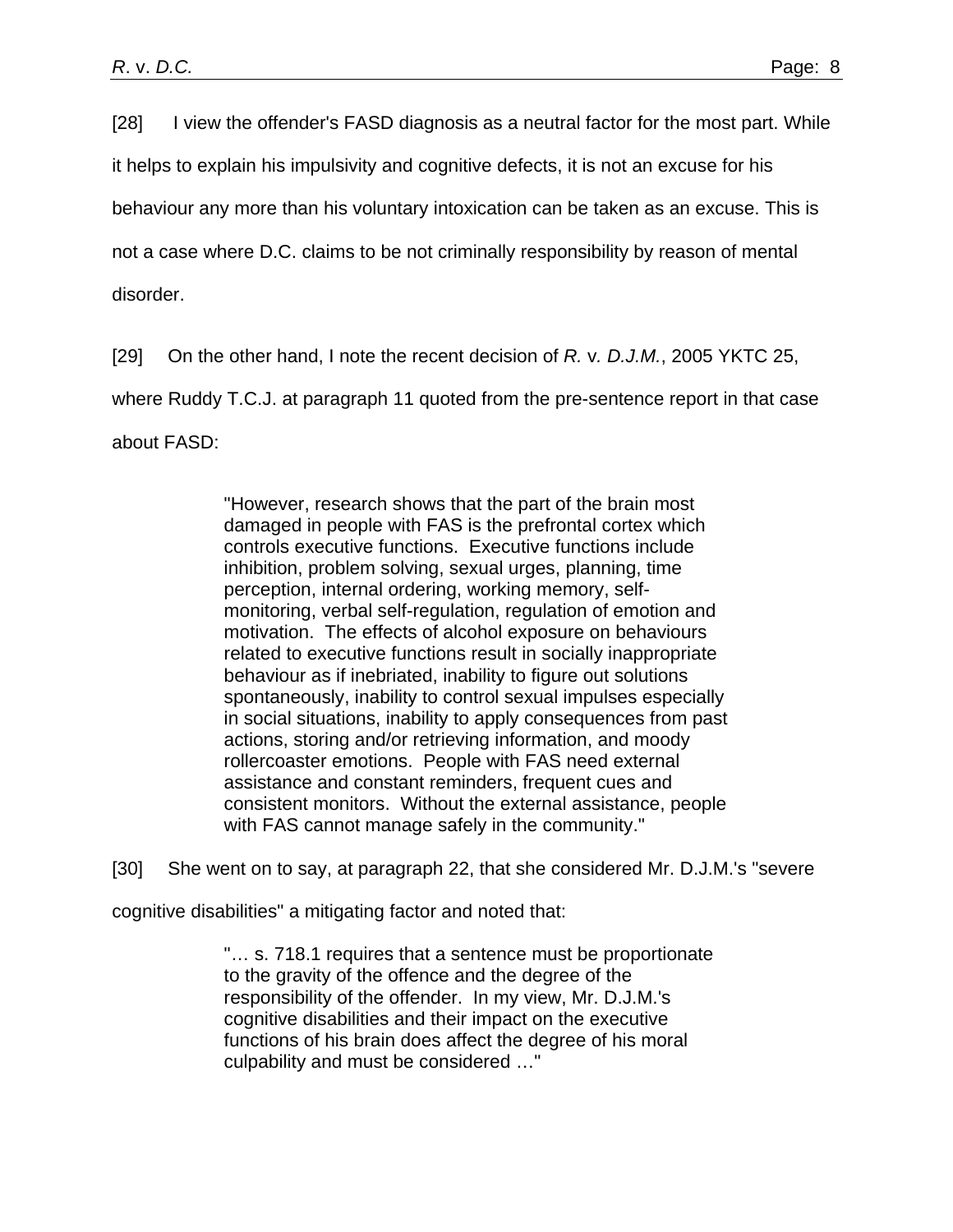However, the offender in that case was described at paragraph 9 as "profoundly

challenged, with an I.Q. of 74," and displaying overwhelming evidence of significant

brain injury.

# **ANALYSIS**

- [31] The purpose and principles of sentencing are set out in s. 718 of the *Criminal*
- *Code*. Section 718 states:

"The fundamental purpose of sentencing is to contribute, along with crime prevention initiatives, to respect for the law and the maintenance of a just, peaceful and safe society by imposing just sanctions that have one or more of the following objectives:

- (a) to denounce unlawful conduct;
- (b) to deter the offender and other persons from committing offences;
- (c) to separate offenders from society, where necessary;
- (d) to assist in rehabilitating offenders;
- (e) to provide reparations for harm done to victims or to the community; and
- (f) to promote a sense of responsibility in offenders, and acknowledgement of the harm done to victims and to the community."
- [32] Section 718.1, which I noted earlier, states:

"A sentence must be proportionate to the gravity of the offence and the degree of responsibility of the offender."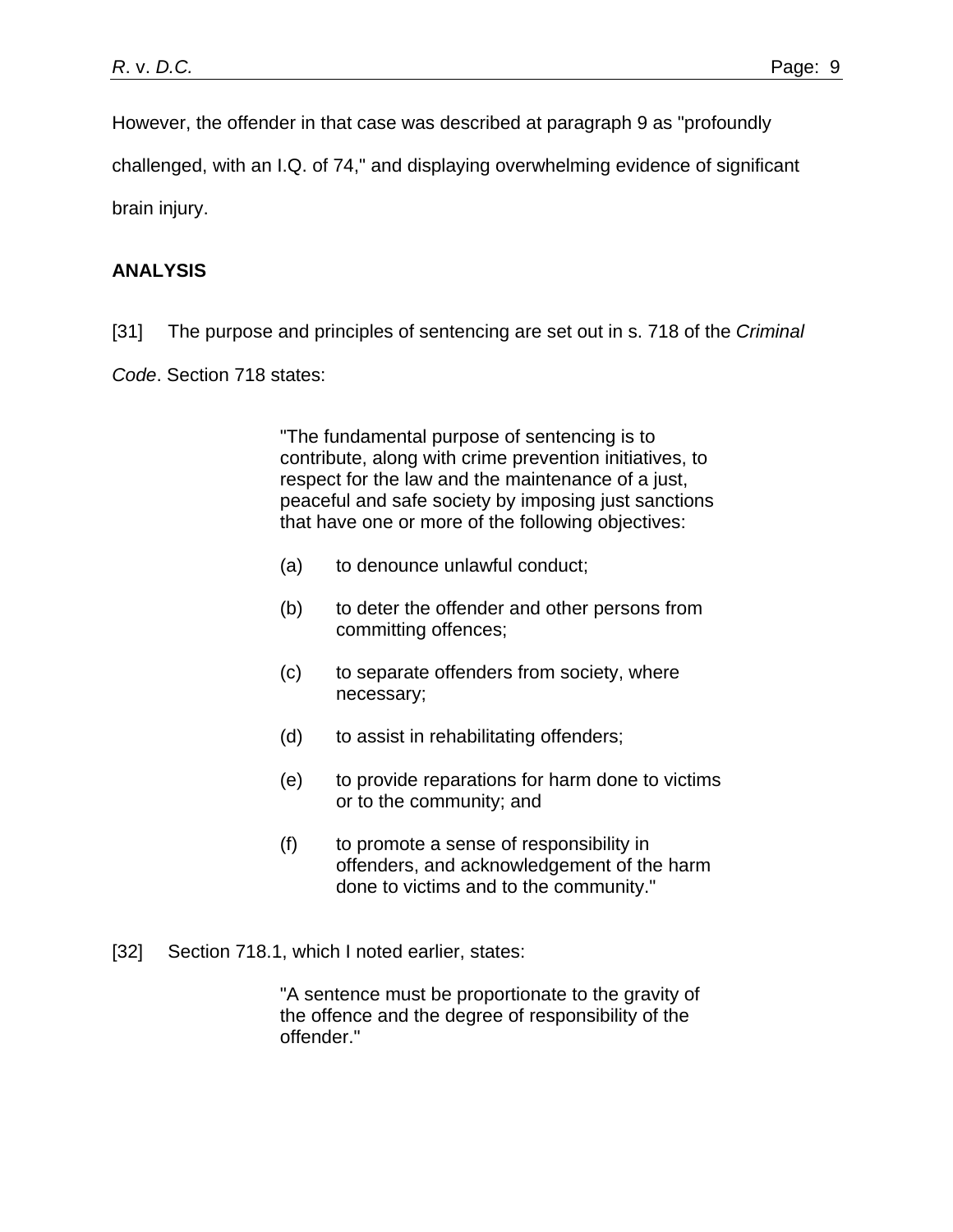[33] In *R.* v*. D.B.M*., 2002 YKTC 81, at paragraph 19, Lilles C.J.T.C. reviewed the case law for the offence of aggravated assault. He noted that these authorities had been reviewed at length in *R.* v*. D.L.,* [2002] B.C.J. No. 1987, and was satisfied that the range of sentence is generally between six months and six years imprisonment. I note that the maximum punishment for aggravated assault is 14 years imprisonment. However, the maximum punishment for aggravated sexual assault is life imprisonment. Therefore, it is logical to conclude that the range of sentence for aggravated sexual assault should be somewhat higher than for aggravated assault. Unfortunately, however, Crown counsel informed me that she was unable to obtain more than a few sentencing precedents specifically for aggravated sexual assault.

[34] *R.* v*. Wells*, 2000 S.C.C. 10, was a case of sexual assault where there was medical evidence of vaginal abrasions. The sentencing judge described the assault as "near major" or "major," which description was deferred to by the Supreme Court of Canada. The appellant had two prior convictions of assault and there was no evidence of remorse. The pre-sentence report was generally favourable and recommended a conditional sentence. The appellant had completed a 28-day program for alcohol abuse and was assessed as posing no threat to the community as long as he abstained from alcohol use. Fresh evidence was presented at the Court of Appeal that he had applied for a second session at residential alcohol treatment. His sentence of 20 months incarceration was upheld by the Supreme Court of Canada. At paragraph 42, Iacobucci J., speaking for the court, said: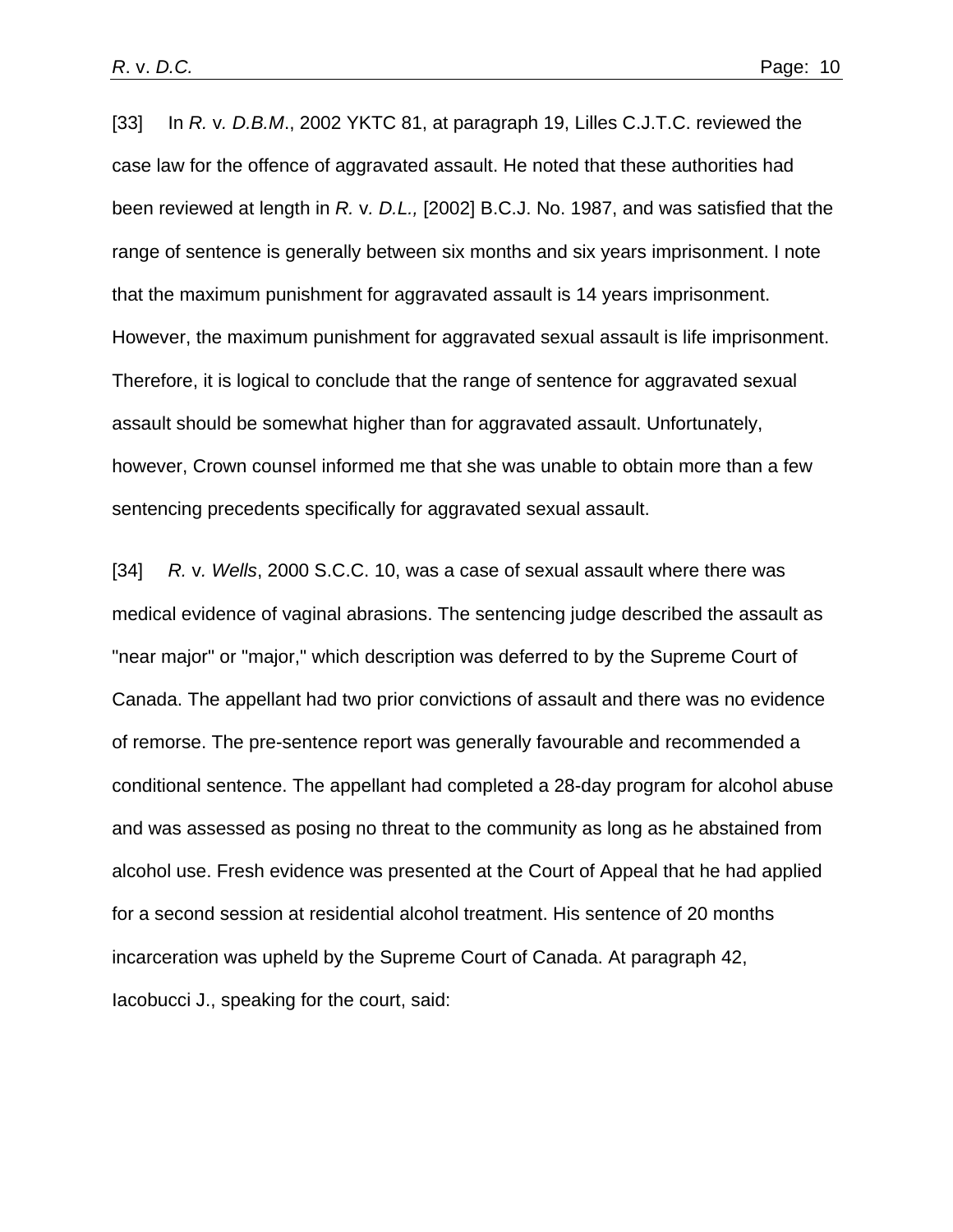"Notwithstanding what may well be different approaches to sentencing as between aboriginal and non-aboriginal conceptions of sentencing, it is reasonable to assume that for some aboriginal offenders, and depending upon the nature of the offence, the goals of denunciation and deterrence are fundamentally relevant to the offender's community. As held in Gladue [which was a previous case decided by the Supreme Court of Canada], at para. 79, to the extent that generalizations may be made, the more violent and serious the offence, the more likely as a practical matter that the appropriate sentence will not differ as between aboriginal and non-aboriginal offenders, given that in these circumstances, the goals of denunciation and deterrence are accorded increasing significance."

## [35] At paragraph 44, Iacobucci J. continued:

"Let me emphasize that s. 718.2(e) requires a different methodology for assessing a fit sentence for an aboriginal offender; it does not mandate, necessarily, a different result. Section 718.2(e) does not alter the fundamental duty of the sentencing judge to impose a sentence that is fit for the offence and the offender. Furthermore, in Gladue, as mentioned, the Court stressed that the application of s. 718.2(e) does not mean that aboriginal offenders must always be sentenced in a manner which gives greatest weight to the principles of restorative justice and less weight to goals such as deterrence, denunciation, and separation … As a result, it will generally be the case, as a practical matter, that particularly violent and serious offences will result in imprisonment for aboriginal offenders as often as for non-aboriginal offenders …"

[36] In order to consider the imposition of a conditional sentence, I must first be satisfied under s. 742.1 of the *Criminal Code* that: (a) I am considering a sentence of less than two years, and (b) that serving the sentence in the community would not endanger the safety of the community and would be consistent with the fundamental purpose and principles of sentencing set out in ss. 718 to 718.2.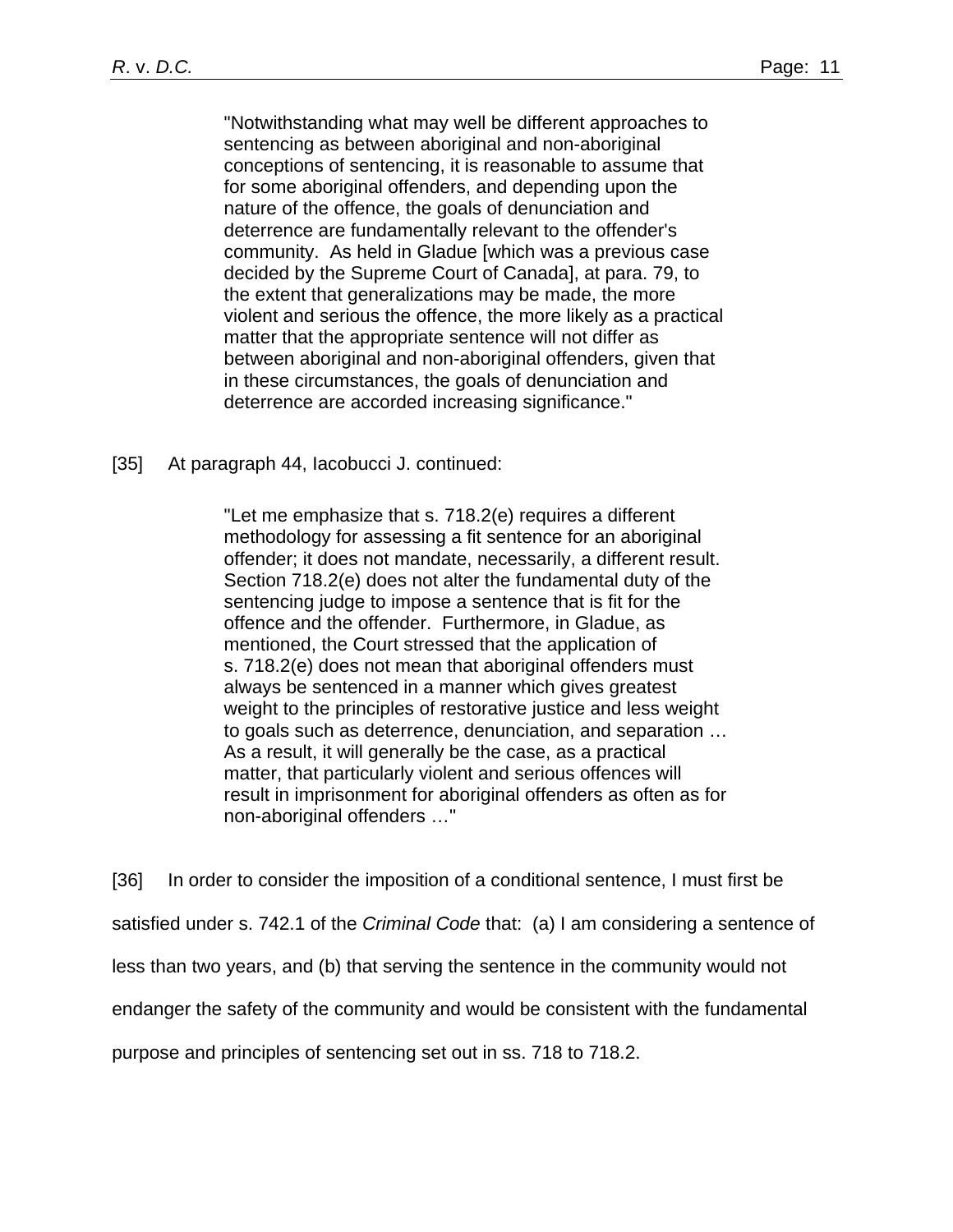[37] Here I am satisfied that, after taking into account the credit given to D.C. for the approximate amount of six months that he has spent in pre-sentence custody at two-forone, even if I was to initially consider a sentence in the range of 36 months, it should be reduced to one of less than two years.

[38] Here I note, incidentally, that there is some debate between the Courts of Appeal in this country as to whether pre-sentence custody can be taken into account before determining the length of sentence as part of the consideration of a conditional sentence. I propose to follow the guidance of the British Columbia Court of Appeal and the Ontario Court of Appeal, which allows the court to do that, although I note that one of those cases is soon to be decided by the Supreme Court of Canada.

[39] As for the risk assessment under s. 742.1(b) in this case, it is my respectful view that this must largely be done prior to considering the matter of the enforcement of a conditional sentence order. I say that because defence counsel repeatedly suggested that the risk here is acceptable, because D.C. will be under the threat of immediate arrest and incarceration if he were to breach the conditional sentence order he seeks. I feel uncomfortable with that approach in this case. It strikes me as a type of "trust me", or more accurately "trust D.C.", approach. The problem is that if D.C. breaches the conditional sentence order, then it seems to me that there is a significant risk that he will commit yet another serious criminal offence, very likely upon the same victim. Indeed, given the escalation between the incident from October 2001 to the current offence, it is conceivable that if the circumstances repeat themselves, namely, D.C.'s intoxication, his jealousy and impulsivity, and absent the intervention of a third party, the victim, J.D., may well be in mortal danger on a future occasion. I am not able to accept that risk.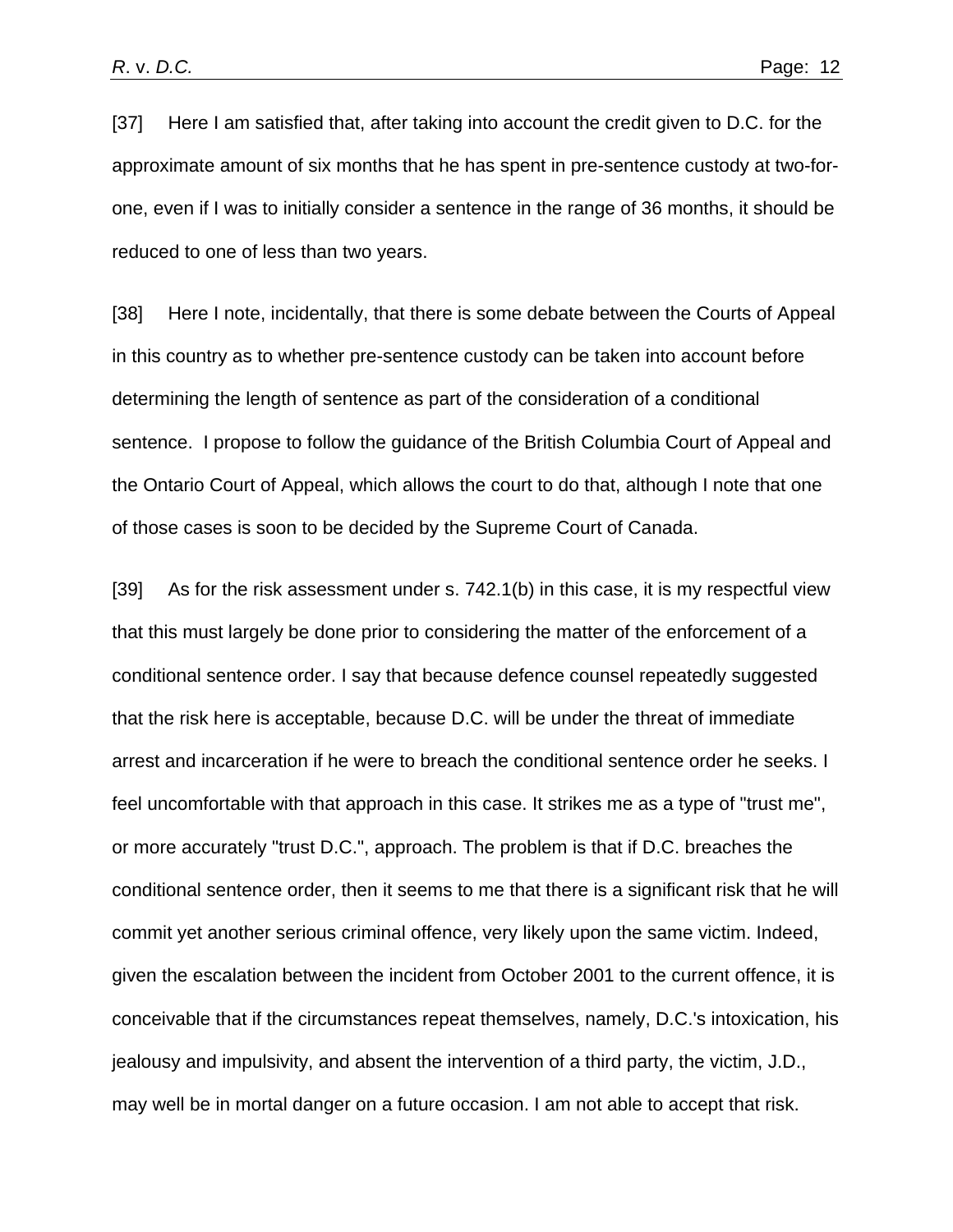[40] Specifically, the risk factors here include the fact that the offender is unemployed. Being unemployed, there is a greater risk of temptation to drink or do drugs to bide his time. There also does not seem to be any evidence of D.C. being genuinely interested in finding or maintaining employment. For example, he was previously employed through the Challenge program, but for some unexplained reason, he discontinued that employment and has not returned to it or since sought any new employment with Challenge, even though that is a program specifically tailored to persons with his special cognitive needs.

[41] There is also a concern about the victim's own abuse of alcohol and the possibility of her reconciling with D.C.. As D.C.'s mother was noted to say in the presentence report, "When he and J.D. would receive their social assistance cheques, they would disappear for a couple of days," presumably on a binge, and leave their children with her.

[42] D.C.'s lack of apparent remorse and understanding of his role in the commission of the offence indicates to me that he has not fully accepted responsibility for what he did and is attempting to excuse his behaviour by his state of intoxication. The fact that Family and Children's Services has not seen fit to return D.C.'s children to him and J.D. is an objective indicator that D.C. and J.D. are not yet sufficiently stable and sober to act as parents.

[43] According to the consulting psychologist, D.C. still believes J.D. is not being faithful to him. This coupled with what the psychologist referred to as "his cognitive distortions related to jealousy and power and control" and the fact that jealousy in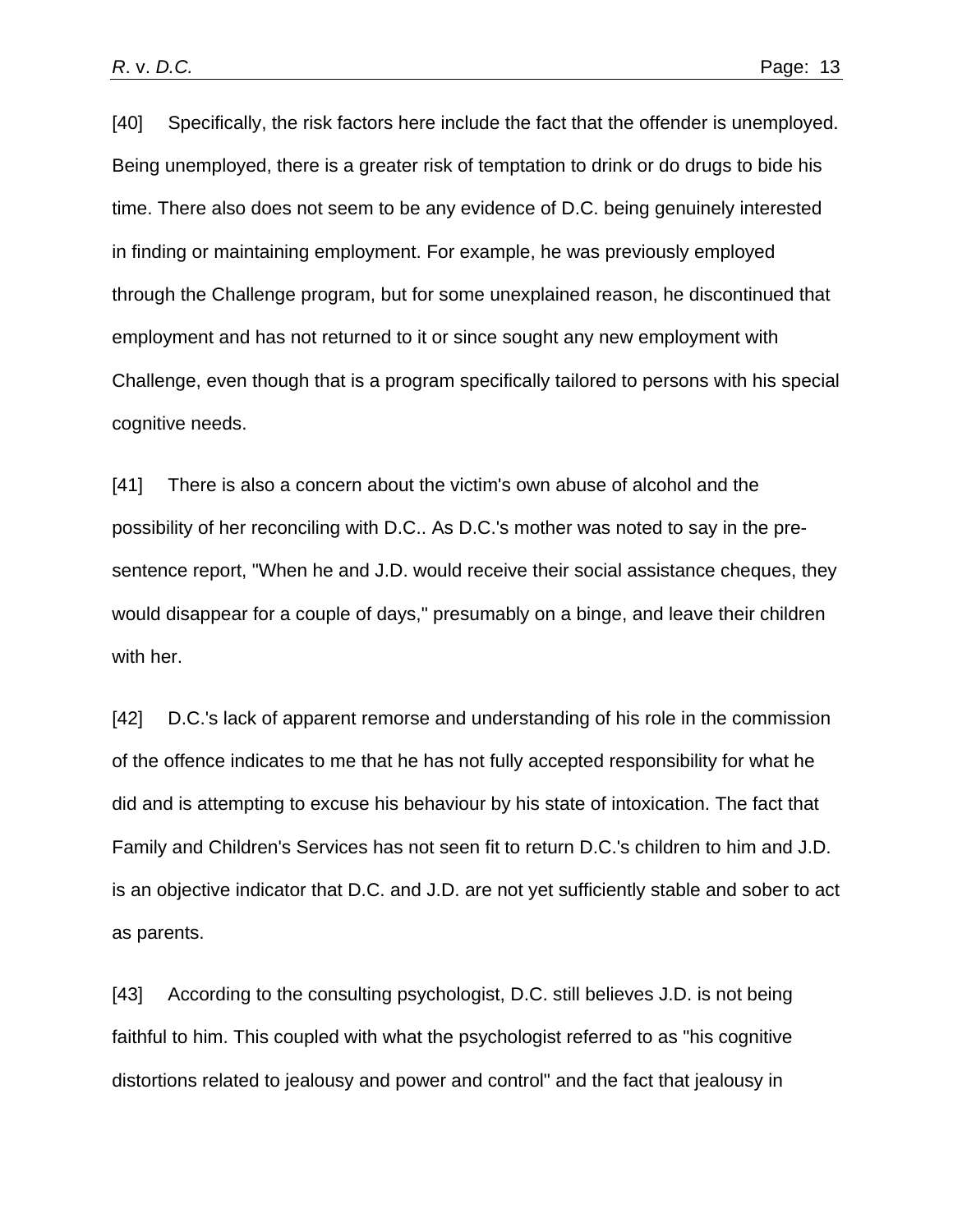relationship problems are identified as risk factors under the risk assessments which were performed by the psychologist, cause me genuine concern. This concern is heightened by the fact that jealousy was the motive for the earlier assault upon J.D. in October 2001. I am also worried that the offender did not stop on his own accord on the current offence. Rather it is apparently only due to the neighbour knocking on the door that J.D. was able to escape and obtain medical treatment. Similarly, it is also apparent that when D.C. threatened to kill J.D. while carrying a knife and while intoxicated, he did not proceed further only because he was stopped by an unknown male. There is also the fact that D.C. has five prior convictions for failing to obey court orders.

[44] D.C.'s admitted problem with alcohol is a key risk factor. While his current willingness to attend for assessment, treatment and counselling is encouraging, I have to presume that such willingness was expressed earlier when D.C. was placed on probation for uttering threats in February 2002. I am given to understand that it was a condition of that probation order that he take such counselling as directed, and that he was breached for not doing so. This calls into question the sincerity of D.C.'s current willingness in that regard.

[45] I have not ignored the fact that D.C. is an aboriginal male and is entitled to the application and consideration of s. 718.2(e). However, there is little unique about D.C. as an aboriginal person. The pre-sentence report makes virtually no reference to his aboriginal heritage and the psychological assessment says he is "only loosely connected" with First Nation cultural activities.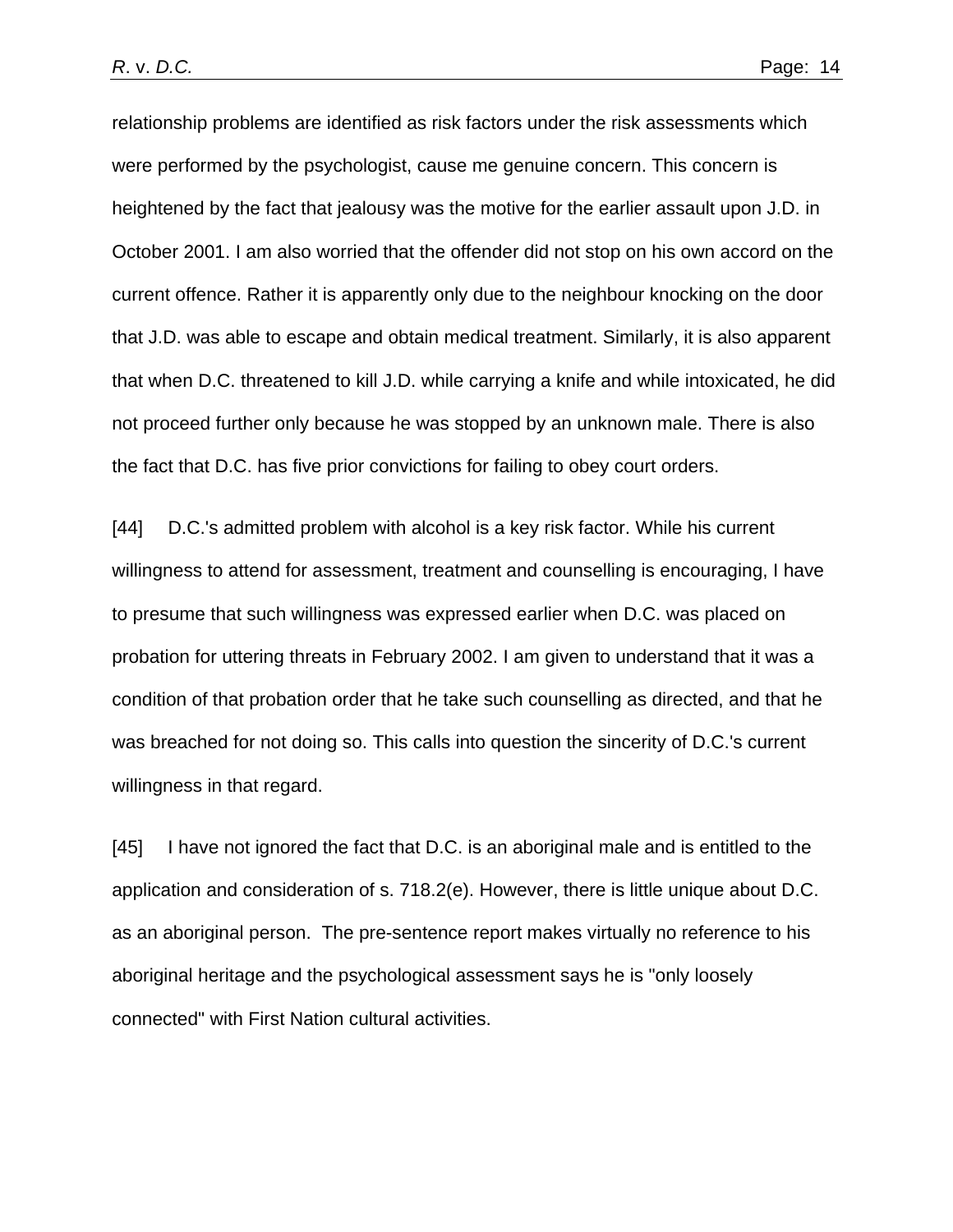[46] The seriousness of domestic violence has been recognized increasingly in

Canada. In *R.* v*. Lavallee* (1990), 55 C.C.C.(3d) 97, Wilson J. of the Supreme Court of

Canada spoke about the prevalence, gravity and tragedy of domestic violence in recent

years. In *R.* v*. Inwood* (1989), 48 C.C.C. (3d) 173, Howland C.J.O. of the Ontario Court

of Appeal considered the issue of domestic violence and stated at page 181:

"…where there is a serious offence involving violence to the person, then general and individual deterrence must be the paramount considerations in sentencing in order to protect the public. In my opinion, this principle is applicable not only to violence between strangers but also to domestic violence…"

[47] In *R.* v*. Taylor*, 2001 YKTC 511, Lilles C.J.T.C., as he then was, said at paragraph 26:

> "Domestic violence is a very serious problem in the Yukon, exacerbated by isolation, limited services in parts of the Territory, a persistence of a macho, frontier-mentality among some and the highest per-capita alcohol consumption in Canada. During the past decade, at least 10 Yukon women have died at the hands of their partners. This is a shocking statistic when one considers the small population base in the Territory."

[48] In *R.* v*. Chénier* (2004), 191 C.C.C. (3d) 512, the Quebec Court of Appeal imposed a sentence of 30 months imprisonment upon a 52-year-old offender who pled guilty to criminal harassment, aggravated assault and several offences. He had broken into the residence of the victim to whom he had previously been married. He attempted to suffocate the victim and she probably would have died if her son and the police had not intervened. She suffered significant psychological trauma as a result. The offender had a lengthy criminal record and the pre-sentence report expressed serious concerns about his dangerousness. At paragraph 31, the Court stated: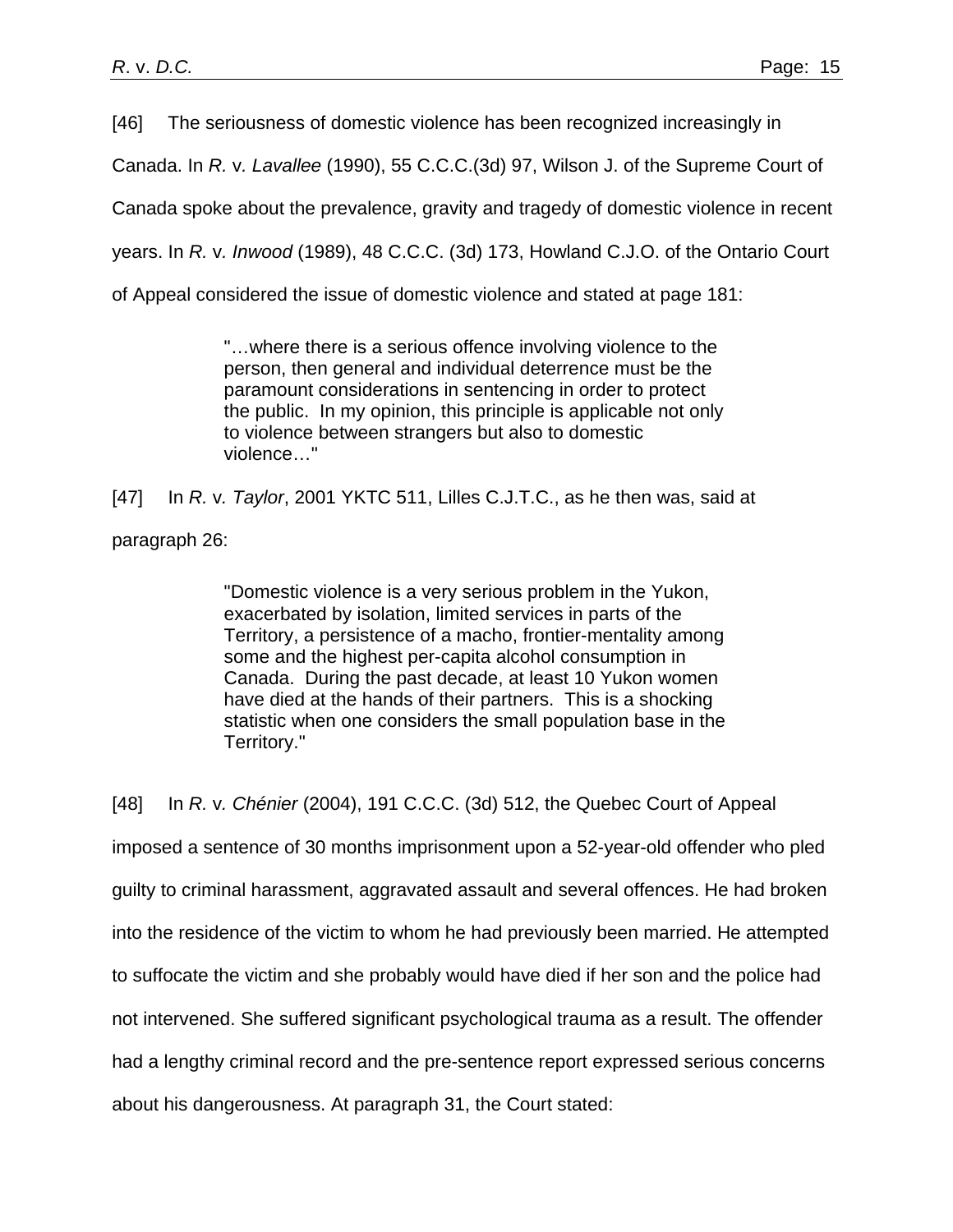"In the light of respondent's previous conduct and his criminal record, as well as the serious concerns expressed in the pre-sentence report, it is difficult to see how we can be satisfied that respondent would not endanger the safety of the community in general, not to mention the victim's safety. She too is a member of the community and she too is entitled to have her safety assured."

Those comments are generally applicable to D.C., as well.

[49] Defence counsel only tendered one case in support of its position, namely*, R.* v*. M.S.R.,* 2002 BCCA 268. That was a case of aggravated assault, where the accused struck and kicked his estranged wife and stabbed her three times. Both were members of an aboriginal community in Bella Bella, British Columbia. The offender had previous convictions for having assaulted the same victim and a former spouse, as well as for breach of probation and breach of recognizance. He had a long-standing problem with alcohol. The B.C. Court of Appeal reduced the sentence from three years of imprisonment to one of 21 months, to be served conditionally, plus two years probation.

[50] However, there are a number of significant distinguishing factors which make *M.S.R.* of little persuasive force in this case. It was noted that immediately after the attack, the offender realized the seriousness of what he had done and attempted to dress the victim's wounds. The offender had responded to the possibility of a community-based disposition by specifically writing to the local justice committee, indicating his willingness to work with the committee and to abide by conditions they had proposed for his return there. He also apologized for the harm he had done. There were many letters of support from the offender's family and friends in the Bella Bella community, attesting to his success in abstaining from alcohol for two years following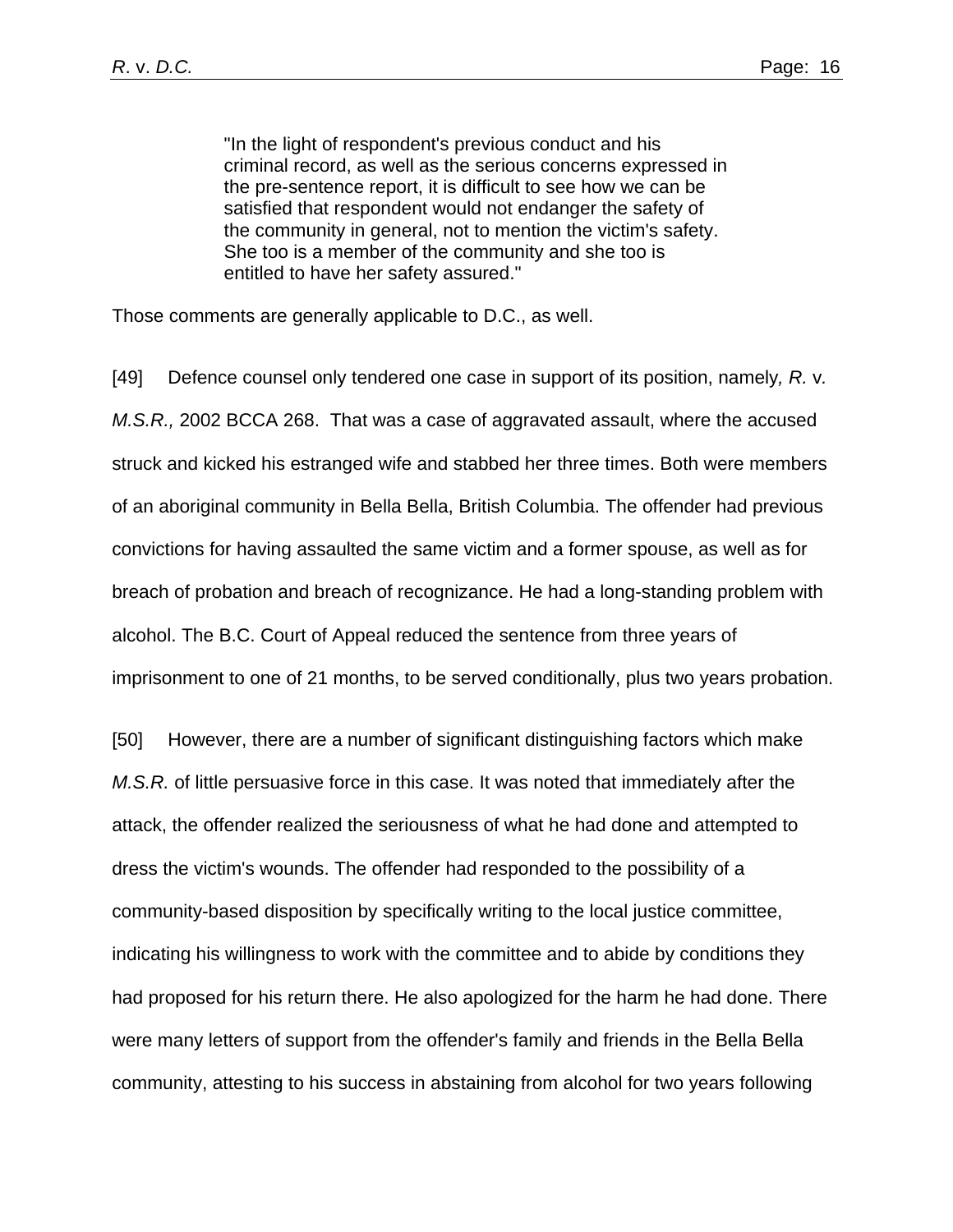the offence and voicing support for him in dealing with the consequences of his actions. There was also evidence that the offender was a participant in the Alcoholics Anonymous program, which the sentencing judge noted could provide "the kind of peer support which is so critical to [the program's] ongoing benefit to any participant." Finally, the victim of the offence stated that she no longer felt threatened by the offender's presence in the community.

[51] Defence counsel argued that D.C. has had over six months of sobriety while being remanded in custody and that his case is, therefore, comparable to *M.S.R*. I have great difficulty with that submission. Six months of forced sobriety may assist in the long-term recovery of an alcoholic or a drug addict. However, it does little to give the Court confidence that there has been a genuine change of attitude or commitment by the offender, in comparison with two years of voluntary sobriety including participation in Alcoholics Anonymous. Further, defence counsel argued that D.C.'s record is not dissimilar from the offender's in *M.S.R*. While that may be true to an extent, the other distinguishing features of *M.S.R.* take it out of contention as a helpful precedent in this case.

### **CONCLUSION**

[52] Taking into account all the aggravating and mitigating circumstances, the risk factors I have identified, the sentencing principles set out in ss. 718 to 718.2, as well as the sentencing precedents filed in this case, I would be inclined to sentence D.C. to 36 months in jail to be followed by three years probation. However, I am prepared to credit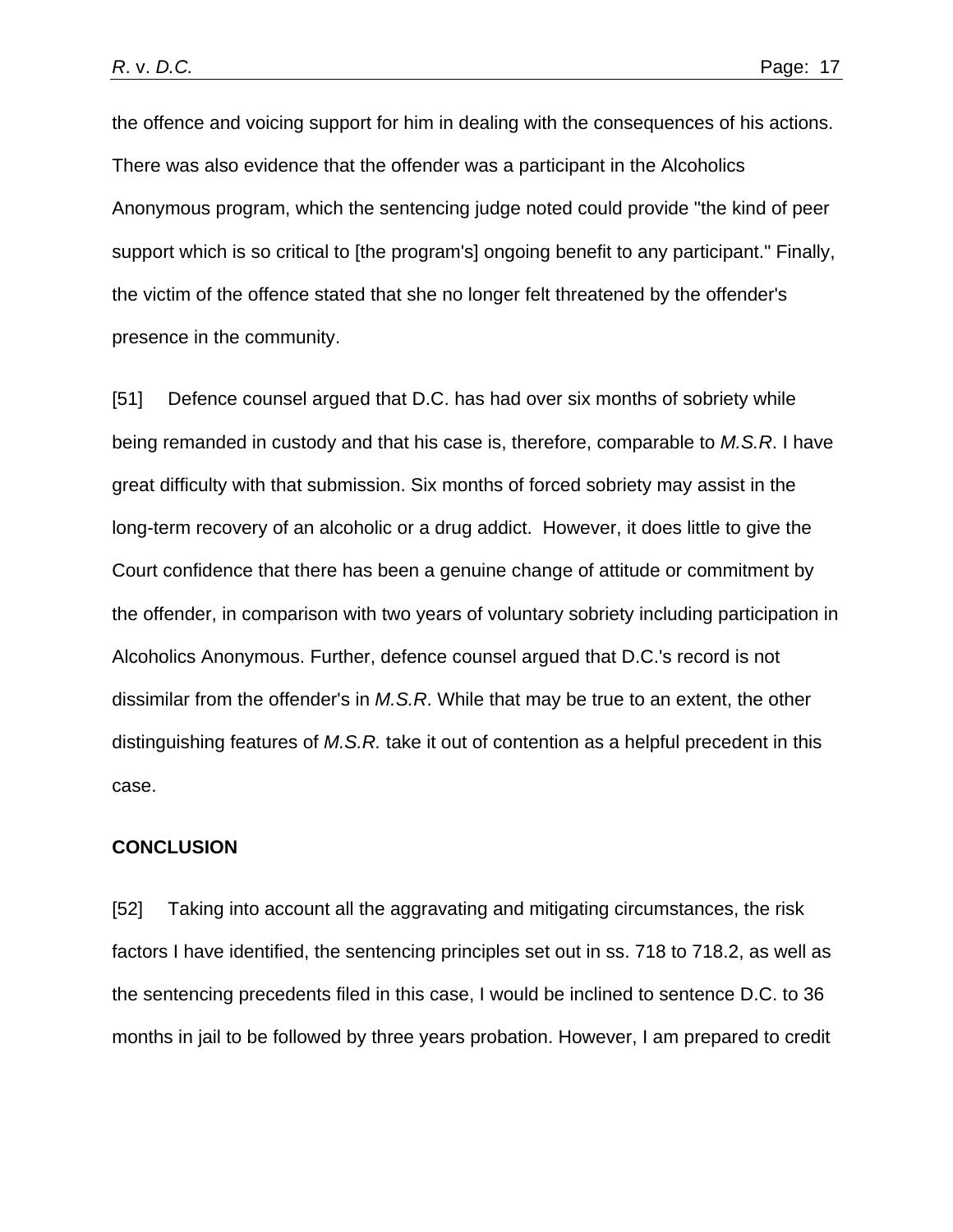D.C. with the equivalent of 12 months in jail for his pre-sentence custody and I sentence him to imprisonment for two years less one day.

[53] I am not satisfied that the safety of the community, which includes J.D., would not be endangered if D.C. was allowed to serve that sentence in the community. Accordingly, his application for a conditional sentence is refused.

[54] I would ask that the warrant for committal be endorsed with my strong recommendation that D.C. be considered for temporary absences to attend any assessment, treatment or counselling arranged with the Family Violence Prevention Unit.

[55] Upon his release from jail, D.C. will be under a probation order for three years. It is my intention that the probation conditions be monitored closely and that there should be little tolerance for any breaches. In particular, because of the importance of D.C.'s alcohol and drug abuse as a risk factor, if he is arrested and detained for such a breach, I would recommend to any police officer or court considering his release on bail that he be detained until his trial for that breach, unless there are exceptional circumstances to indicate otherwise.

[56] The terms of his probation will be as follows:

- (1) Keep the peace and be of good behaviour and appear before the court when required to do so by the court.
- (2) Notify the court or the probation officer in advance of any change of name or address.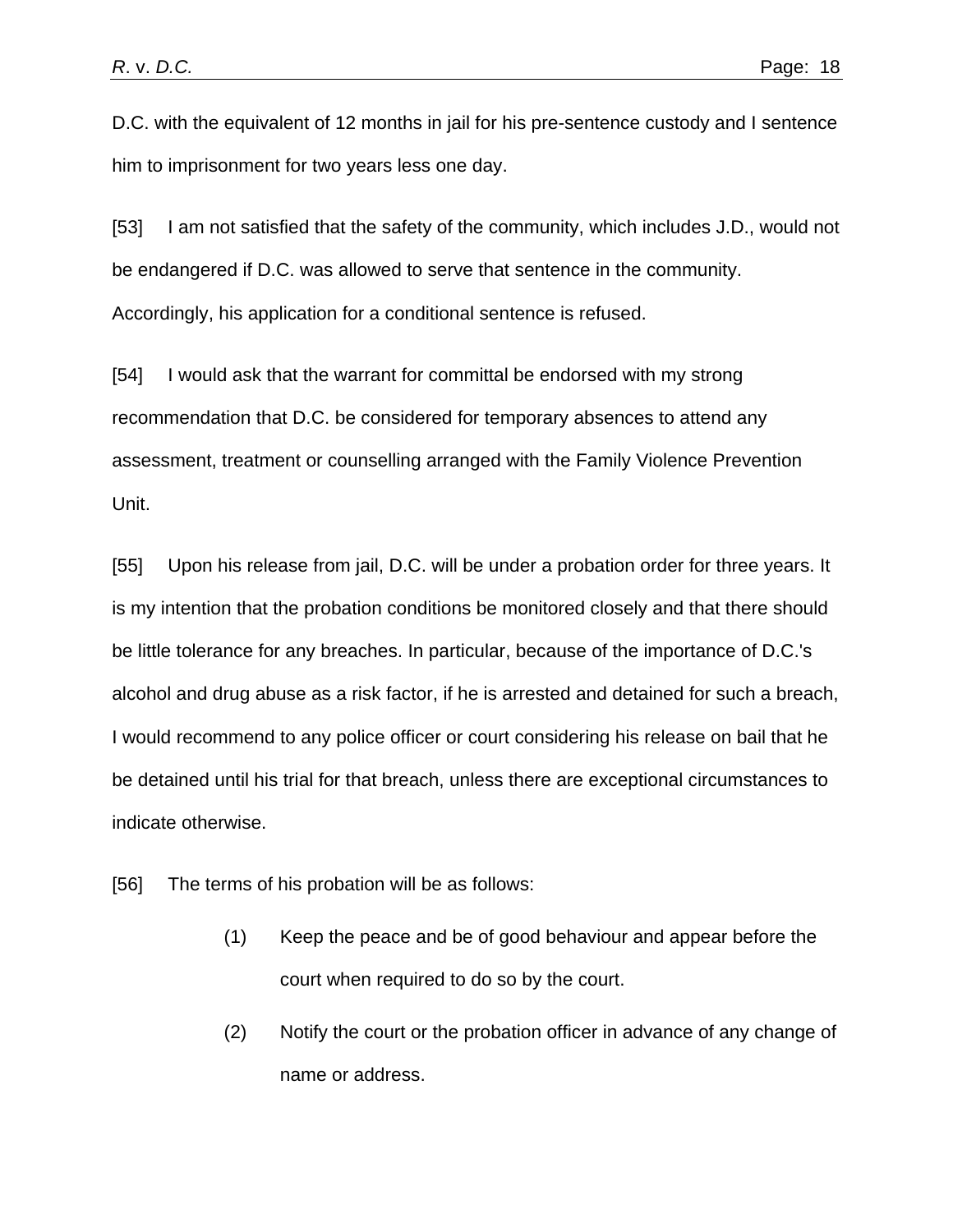- (3) Promptly notify the court or the probation officer of any change of employment or occupation.
- (4) Report to a probation officer immediately upon release from jail and thereafter when required by the probation officer and in the manner directed by the probation officer.
- (5) Remain within the jurisdiction of the court unless written permission to go outside the jurisdiction is obtained from the court or the probation officer.
- (6) Take such psychological assessment, counselling, programming and treatment as and when directed by a probation officer.
- (7) Report immediately to the Family Violence Prevention Unit to be assessed and, if so directed, attend, participate in and successfully complete the batterers' or assaultive husbands' program as directed by your probation officer.
- (8) Take such other assessment, counselling, programming and treatment as directed by your probation officer, including but not limited to sex offender treatment and residential alcohol and drug treatment.
- (9) Take such steps towards upgrading your education and life skills as directed by your probation officer.
- (10) Take such alcohol assessment, counselling, programming, treatment, including attendance at a residential alcohol treatment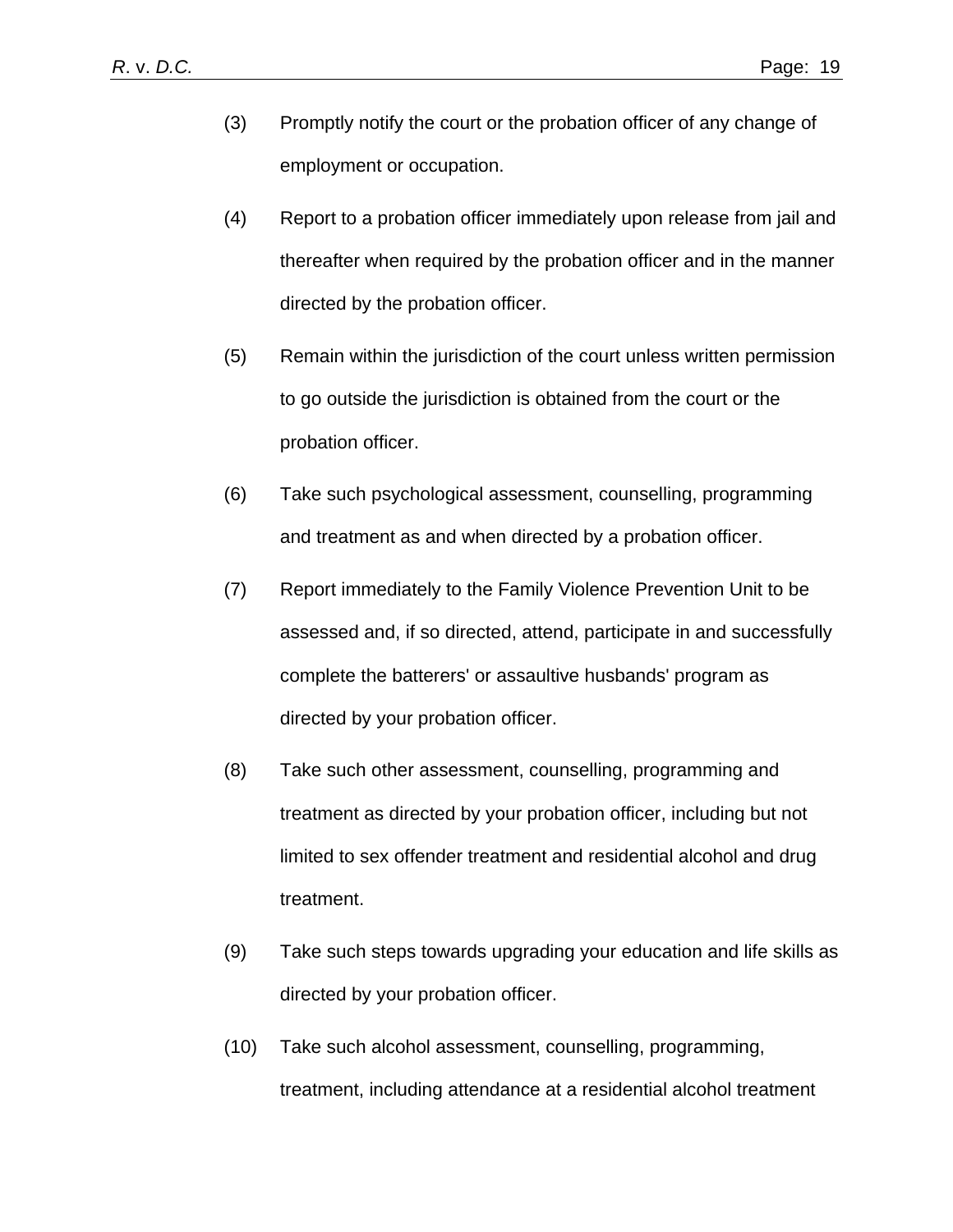program as and when directed by a probation officer and abide by the rules of that residence.

- (11) Abstain absolutely from the possession, consumption or purchase of alcohol, non-prescribed drugs and other intoxicating substances and submit to a breathalyzer, urine analysis, bodily fluids or blood test upon demand by a peace officer or a probation officer who has reason to believe that you have failed to comply with this condition.
- (12) Have no contact directly or indirectly with J.D., except as approved by the probation officer in consultation with Victim Services.
- (13) Make reasonable efforts to find and maintain suitable employment and provide the probation officer with all necessary details concerning your efforts.
- (14) Reside in a residence as directed by the probation officer and abide by the rules of the residence and not change that residence without the prior written permission of the probation officer.
- (15) Abide by a curfew by remaining within your place of residence within the hours of 10:00 p.m. and 7:00 a.m. daily, unless with the prior written permission of the probation officer.
- (16) You must also answer the door or the telephone for the purposes of a random curfew check.
- (17) You are not to have in your possession any firearms, hunting knife or other weapon or ammunition or explosive substance.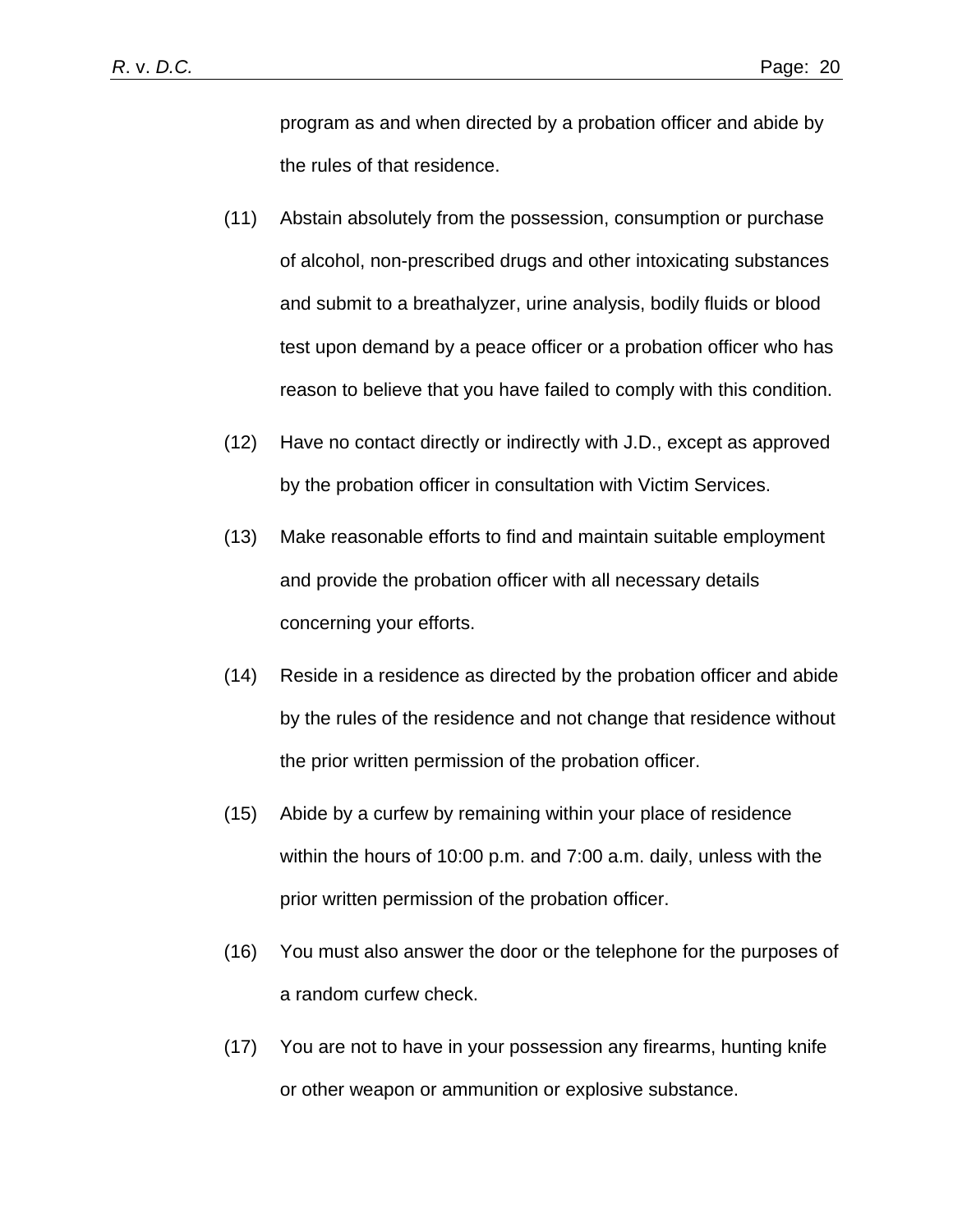- (18) Take such anger management, assessment, counselling and treatment as and when directed by the probation officer.
- (19) Attend for review of this probation order as directed by the court or your probation officer.

[57] Those are the technical words for the conditions. I will now repeat those conditions in more simplified language, which I will ask to be attached to the probation order as Appendix A.

[58] D.C., please listen to me. These are the simple terms of your probation order. You will have this read over to you and explained to you by the clerk and by your lawyer and as soon as these reasons are published, you will have a copy of this list that you will be able to take with you and keep with you at all times:

- (1) Stay out of trouble with your probation officer and with the police.
- (2) Come to court when your probation officer tells you to.
- (3) Don't leave the Yukon without your probation officer's permission.
- (4) Go to any counselling your probation officer tells you to go to and do not miss any appointments.
- (5) Take life skills and upgrading, if your probation officer tells you to.
- (6) Do not drink alcohol or use drugs.
- (7) Give a sample of your breath, urine or blood, if asked to by your probation officer or a police officer.